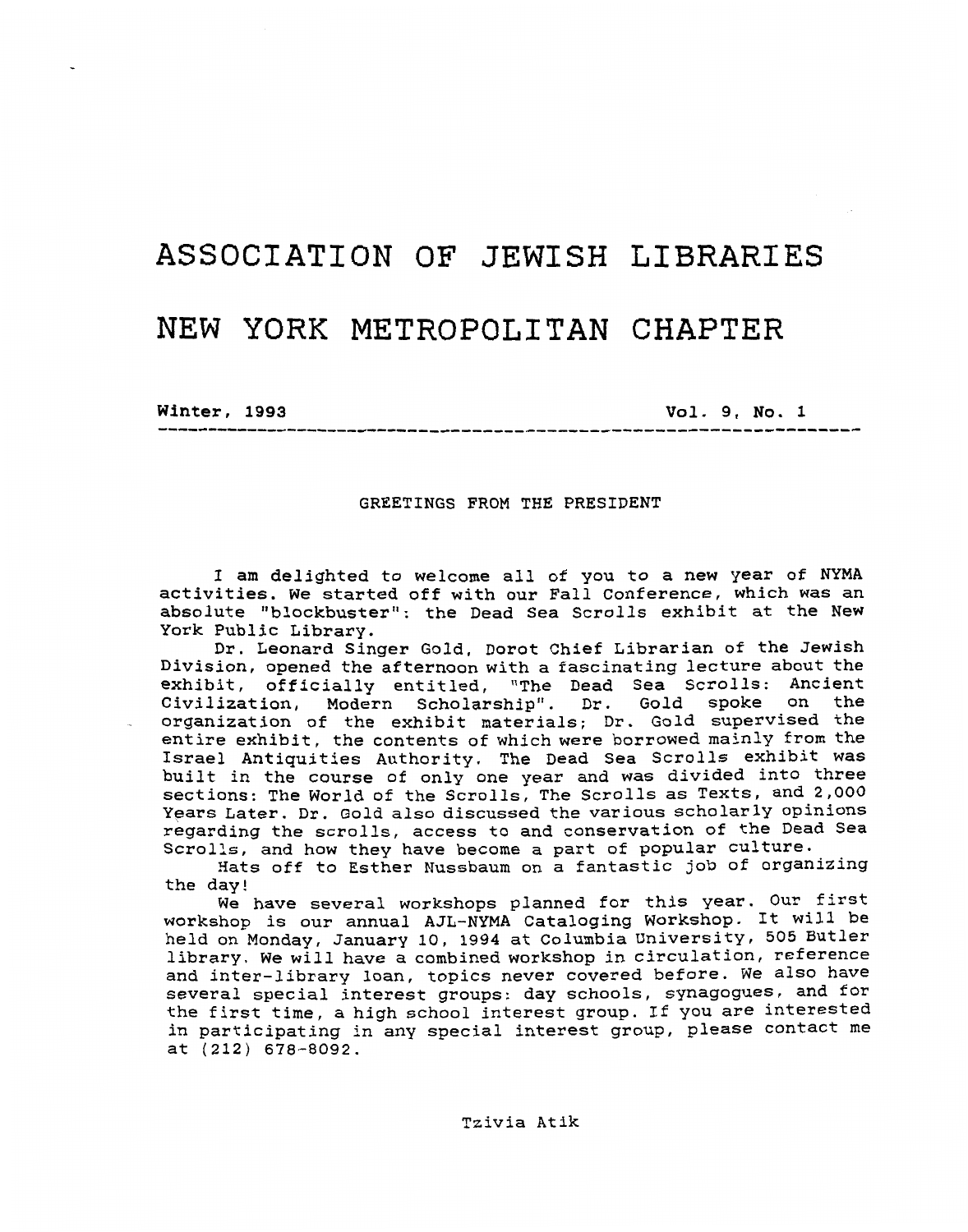#### NYMA EXECUTIVE BOARD, 1993-1994

Introducing this year's boardmembers!

President: Tzivia Atik (212) 678-8092 Vice President/ President-Elect: Eileen Shmidman (212) 427-1000 x251 Treasurer: Sylvia Avner (516) 678-3178 Corresponding Secretary: Shaindy Kurzmann (212) 213-2230 x119 Recording Secretary: Shuli Berger (212) 960-5451 Publicity: Rita Lifton (212) 678-8092 Membership: Naomi Steinberger (212) 678-8982 Past Presidents: Edith Lubetski (212) 340-7720 Esther Nussbaum (212) 517-5955 x336 (718) 858-9626

Workshop and Special Interest Groups

| Cataloging:                | Elisheva Schwartz                             |
|----------------------------|-----------------------------------------------|
|                            | Day Schools: Beth Braunstein, Eileen Shmidman |
| High Schools: Noreen Wachs |                                               |
| <b>Reference:</b>          | Annette Botnick, Beth Feinberg                |
| Synagogues:                | Salome Cory, Annette Landau                   |

#### POSITION AVAILABLE

The 92nd Street Y

Librarian. Prominent cultural and educational institution in Manhattan seeks one-of-a-kind, experienced person to succeed retired librarian. Full-time, Sunday to Thursday. MLS a plus. Skilled in working with children and families. Supervise part-time staff and volunteers. Reference work in adult, children's and Judaica collections. Manage ordering, processing, cataloging and circulation. Excellent benefits. EOE. Women, minorities and people with disabilities encouraged to apply.

Please send resume to:

Library Director 92nd Street Y 1395 Lexington Avenue New York, NY 10128 Or call: (212)415-5544

## PUBLICATIONS

Judaica Reference Sources: A Selective, Annotated Bibliographic Guide, by Charles Cutter and Micha F. Oppenheim. 2nd edition. Juneau, Alaska: Denali Press, 1993. 224 **p.** \$35.00. ISBN 0938737317 Over 900 reference boks divided into 35 subjects.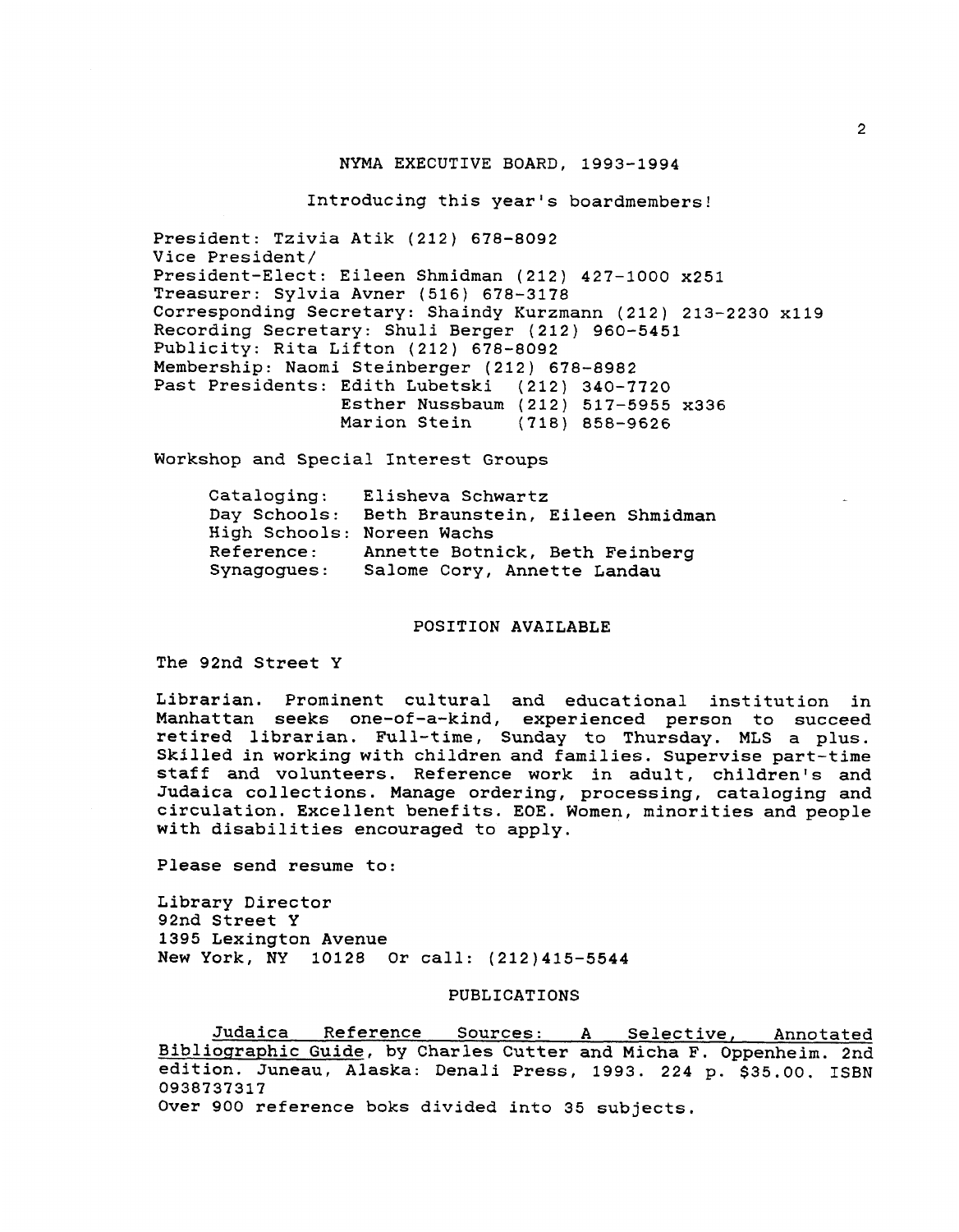### **CONVENTION WRAP-UP**

Memories of our convention, the 28th annual of the Association of Jewish Libraries, which our chapter hosted in June at the New York Hilton will linger on - for some of us perhaps longer than for others, but, for all with a lasting glow of satisfaction. The convention, was, as everyone who attended knows, a huge success and therefore, we can all stand proud of that. Undoubtedly, it was the exemplary planning and attention to detail which made the convention run so smoothly and on such a superior professional level.

Our convention program book is a case in point. From the initial conception to the printed book which contains the program, abstracts, a directory, advertisements, introductory materials, appendices, etc. The talented efforts of many of our members contributed to its contents, and Steve Siege1 did a monumental job in preparing the manuscript for publication.

The evaluation forms had only one major complaint: people couldn't choose among the several sessions held simultaneously. They wanted to be able to go to all of them! The oft-repeated suggestion heard at the convention and on the forms was that AJL should schedule convention in New York City every few years.

The AJL marketplace, which took *so* much of our time and efforts in the final. months, was incredible in the turn-out and it was mostly people we didn't know - people who had heard about it through our publicity in the press, on the radio and through our mailings! The storytelling programs were another attraction. Most of the vendors were thrilled with **AJL** (for the first time, I may say); the Jewish world learned of our existence and was noticeably impressed. Here too, I must commend the extraordinary and dynamic Carolyn Hessel, whose enthusiasm for our organization made us "think big" and who was responsible for this major undertaking.

The convention reinforced the fact that New York has one **of**  the most exciting environments for Jewish life, and its research and program possibilities plus its resources gave this 4-day event a significance that should continue to impact upon our professional lives.

> Edith Lubetski Esther Nussbaum